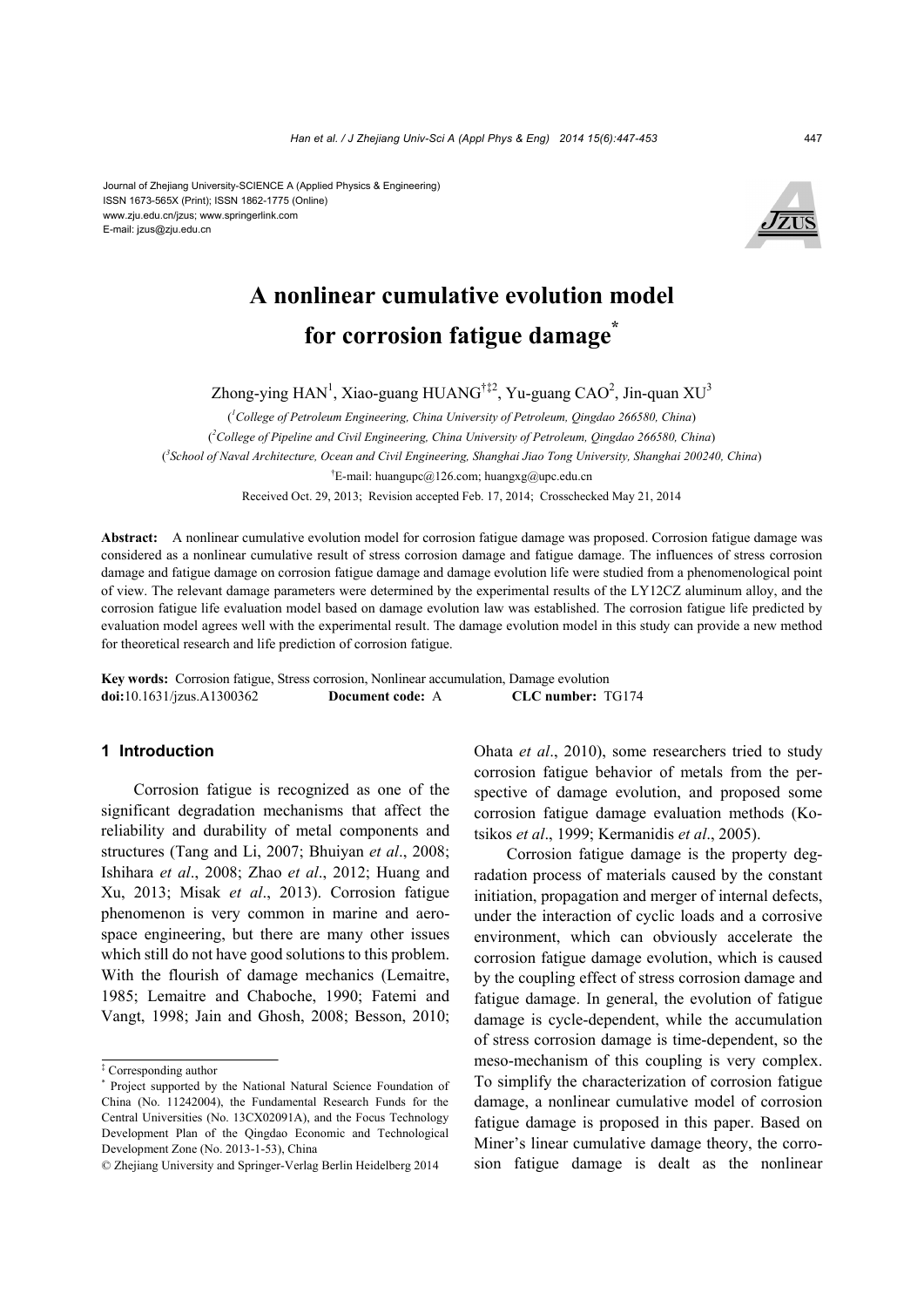accumulation of stress corrosion damage controlled by the average stress and fatigue damage controlled by the stress amplitude. The corrosion fatigue experiments of the LY12CZ aluminum alloy are designed to determine the relative damage parameters and establish the corrosion fatigue damage evolution law. Such an approach is practical and useful for the simulation of the entire corrosion fatigue damage process and the remaining life assessment in aging aircraft and ocean structures.

### **2 Theoretical model**

#### **2.1 Stress corrosion damage**

The researches related to stress corrosion damage at present mainly adopt the continuum damage mechanics methods. These methods do not consider the variation of the internal microstructure of the material, but instead construct the damage constitutive equations and evolution equation by introducing the damage variables in different forms from a macro perspective to achieve the harmony of theoretical predictions and experimental results.

Generally, stress corrosion damage and its evolution are controlled by the mechanical properties of material and external factors such as static load, temperature, and corrosive environments. Therefore, the stress corrosion damage variable  $D<sub>c</sub>$  is expressed as the formula of effective stress *σ*, stress corrosion threshold stress  $\sigma_{\text{th}}$ , time *t*, temperature *T*, and the pH value of solution, i.e.,

$$
D_{\rm c} = F_{\rm c}(\sigma, \sigma_{\rm th}, t, T, \text{pH}, \cdots), \tag{1}
$$

where the effective stress is shown as  $\sigma = P/A$ , *P* is the load, and *A* is the effective bearing area.

In a specific experimental environment, the variation of temperature and pH value can be ignored, so the stress corrosion damage law is simplified as

$$
\frac{dD_c}{dt} = f_c(\sigma, \sigma_{th}, D_c),
$$
 (2)

where  $f_c()$  is the derivative of  $F_c()$  with time.

When the effective stress of the specimen is less than threshold stress, tensile stress corrosion damage does not happen. Therefore, the stress corrosion damage evolution model can be simplified as (Chaboche, 1988a; 1988b; Wu *et al*., 2004; Alamilla *et al*., 2009; Raykar *et al*., 2011)

$$
\frac{dD_{\rm c}}{dt} = \begin{cases} \kappa \frac{(\sigma - \sigma_{\rm th})^p}{(1 - D_{\rm c})^q}, & \sigma > \sigma_{\rm th}, \\ 0, & \sigma \le \sigma_{\rm th}, \end{cases}
$$
(3)

where  $\kappa$ ,  $p$ , and  $q$  are material constants related to environment.

#### **2.2 Corrosion fatigue damage model**

In the conventional damage theory, time is always used as the reference variable for damage evolution. However, for fatigue caused by cyclic loading, the damage accumulates with load cycles, so the form of the fatigue damage evolution equation is often written as

$$
\frac{\mathrm{d}D_{\mathrm{f}}}{\mathrm{d}N} = F_{\mathrm{f}}(\sigma_{\mathrm{max}}, \sigma_{0}, D_{\mathrm{f}}, T, \cdots), \tag{4}
$$

where  $D_f$  is the fatigue damage variable,  $N$  is the load cycle,  $\sigma_{\text{max}}$  is the maximum stress, and  $\sigma_0$  is the average stress.

If only the influence of cyclic stress amplitude  $\sigma$ <sub>a</sub> is considered in the above fatigue damage model, fatigue damage per cycle can be simplified as (Chaboche, 1981; Fatemi and Vangt, 1998; Zhang *et al.*, 2011)

$$
\frac{\mathrm{d}D_{\rm f}}{\mathrm{d}N} = (1 - D)^{-\mu} \left(\frac{\sigma_{\rm a}}{M(\sigma_{\rm 0})}\right)^B, \tag{5}
$$

where *D* is the corrosion fatigue damage variable,  $\mu$ and *B* are experimental constants, and  $M(\sigma_0)$  is a material parameter relative to average stress.

The corrosion fatigue damage is caused by the interactions of corrosive environment and cyclic loading, but it is essentially different from stress corrosion damage and fatigue damage. In this study, the idea is proposed that stress corrosion damage and fatigue damage occur during the corrosion fatigue process and mutually reinforce the damage evolution.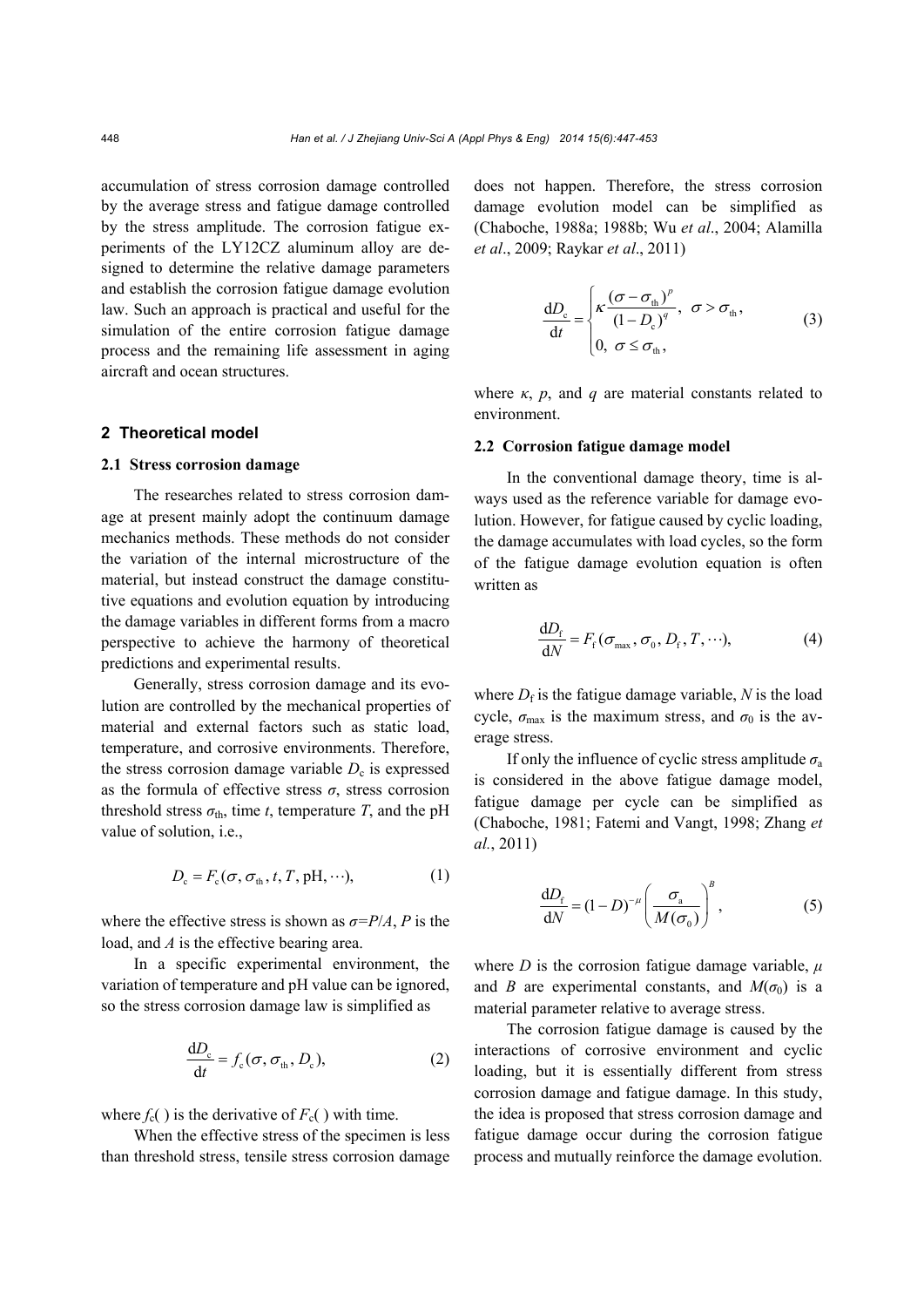Consequently, corrosion fatigue damage is dealt with as the accumulation of stress corrosion damage and fatigue damage.

If the stress corrosion damage and fatigue damage accumulate linearly, the corrosion fatigue damage increment can be written as

$$
dD = fc dt + Ff dN.
$$
 (6)

The linear damage accumulation model is simple, but its prediction is too inaccurate to be adopted. In contrast, the nonlinear cumulative damage evolution law is more acceptable for most materials, namely,

$$
dD = (1 - D)^{-\omega} f_{\rm c} dt + F_{\rm f} dN, \qquad (7)
$$

where  $\omega$  is the non-negative damage cumulative exponent.

Combined with the nonlinear accumulation method, the corrosion fatigue damage evolution law can be rewritten as

$$
\frac{dD}{dN} = \kappa f (\sigma - \sigma_{\text{th}})^p (1 - D)^{-\nu} + (1 - D)^{-\mu} \left( \frac{\sigma_{\text{a}}}{M(\sigma_{\text{0}})} \right)^B,
$$
\n(8)

where *f* is the cyclic load frequency, and *ψ*=*q*+*ω*.

Introducing  $N_f$  to characterize the load cycles of fatigue failure and modifying the stress corrosion failure life in the form of a cycle number, denoted as *N*c, according to the respective damage evolution law, we have

$$
N_{\rm f} = \frac{1}{(\mu + 1)} \left( \frac{\sigma_{\rm a}}{M(\sigma_{\rm 0})} \right)^{-B},\tag{9}
$$

$$
N_{\rm c} = \frac{1}{\kappa f (1 + \psi)(\sigma - \sigma_{\rm th})^p}.\tag{10}
$$

Substituting Eqs. (9) and (10) into Eq. (8), the corrosion fatigue damage evolution law equation is rewritten as

$$
\frac{dD}{dN} = \frac{(1 - D)^{-\nu}}{(1 + \psi)N_c} + \frac{(1 - D)^{-\mu}}{(1 + \mu)N_f}.
$$
 (11)

Integrating Eq. (11), the corrosion fatigue life based on the damage evolution law is obtained as

$$
\frac{N}{N_{\rm c}} = \int_0^1 \left( \frac{(1-D)^{-\nu}}{(1+\nu)} + \frac{N_{\rm c}(1-D)^{-\mu}}{N_{\rm f}(1+\mu)} \right)^{-1} dD. \tag{12}
$$

# **3 Experiments on damage parameters determination**

# **3.1 Materials and specimens**

To determine the damage parameters of the above corrosion fatigue damage evolution model, experiments for corrosion fatigue and stress corrosion are designed. The sample material is the LY12CZ aluminum alloy and taken from the same sheet, and the related mechanical properties are shown in Table 1. The sample is a funnel-shaped design shown in Fig. 1.

**Table 1 Mechanical property for the LY12CZ aluminum alloy** 



**Fig. 1 Schematic diagram of funnel-shaped specimen (unit: mm)**

### **3.2 Damage parameters of stress corrosion**

Stress corrosion experiments of the LY12CZ aluminum alloy exposed in 3.5% NaCl (in weight) solution (pH=7.0) at room temperature (20  $^{\circ}$ C) are carried out on the slow strain-rate stress corrosion testing machine (GB/T 15970.4–2000; G49-85–2011). According to the actual experimental conditions, the testing strain-rate is taken as  $1 \times 10^{-6}$ /s (Li *et al.*, 2010; Kim *et al.*, 2010; Nakano *et al.*, 2012). The stress corrosion life curve declining with effective stress is shown in Fig. 2. As can be seen, the stress corrosion life is constantly decreasing with the increase of the effective stress. Through numerical regression of the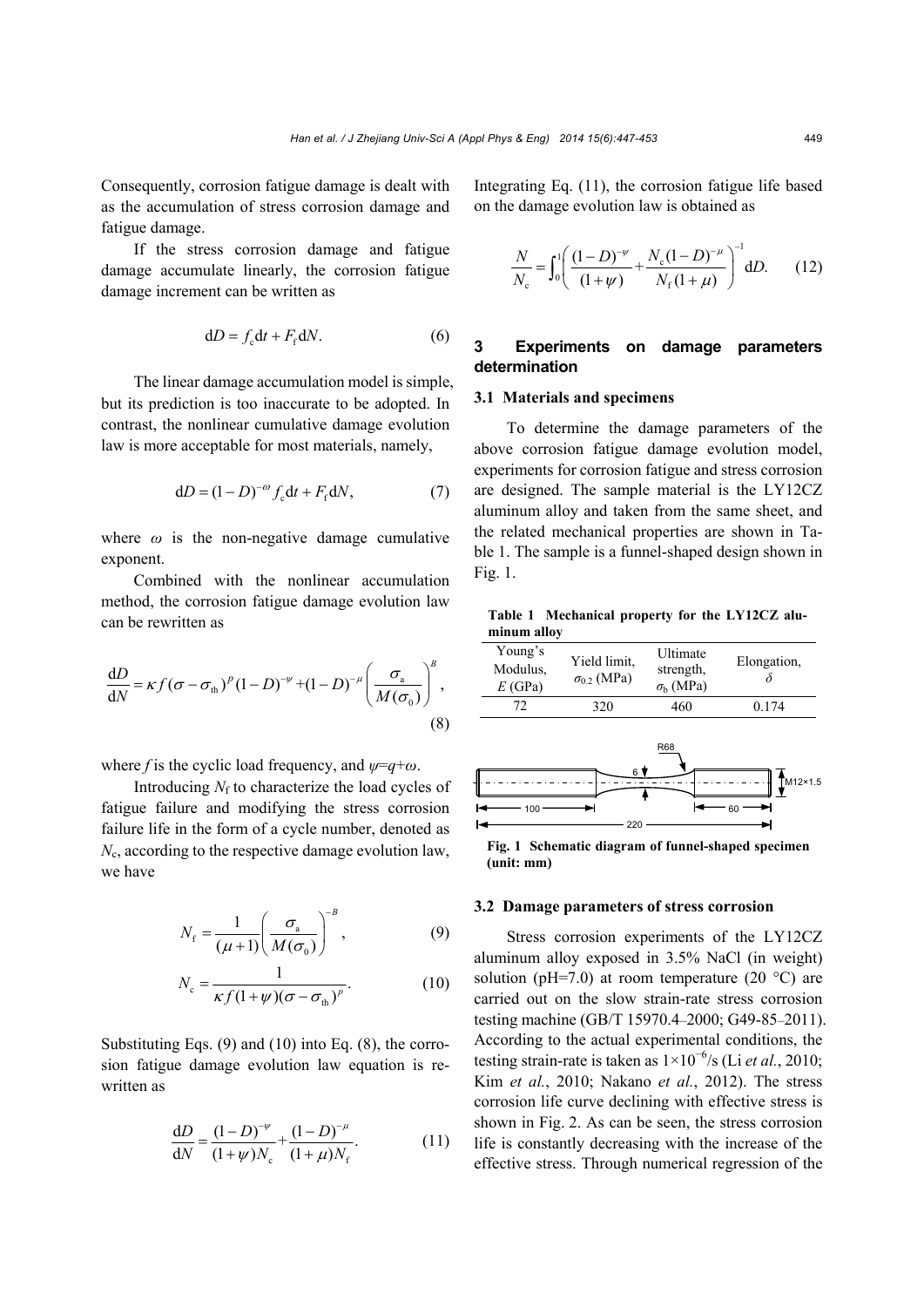experimental data, the stress corrosion life model of LY12CZ in 3.5% NaCl (in weight) solution is determined, and the stress corrosion threshold stress is shown to approach 172 MPa.



**Fig. 2 Stress corrosion life curve of LY12CZ aluminum**

#### **3.3** *S***-***N* **data of corrosion fatigue**

Corrosion fatigue experiments of the LY12CZ aluminum alloy are carried out on the MTS809 servo fatigue testing machine, with the loading equipment of samples as shown in Fig. 3. The experiments are done at 10 cycles per second using cyclic stress fluctuations in the form of a sinusoidal wave controlled through a constant stress amplitude (GB/T 20120.1–2006; E466-07–2007). The maximum stress of the two groups of samples (6 samples per group) is set to 400 MPa and 360 MPa, respectively, with the load ratio of 0.1.



**Fig. 3 Loading equipment for corrosion fatigue** damage evolution can be modified as

The corrosion fatigue *S*-*N* data of the LY12CZ aluminum alloy in 3.5% (in weight) NaCl solution are shown in Fig. 4. Because of the processing of the samples and the operation factors during testing, the experimental results had certain dispersions. After being averaged, the corrosion fatigue life of the samples at the maximum stress of 400 MPa (average stress  $\sigma_0$ =220 MPa, stress amplitude  $\sigma_a$ =180 MPa) is 10084 cycles, and the corrosion fatigue life at the maximum stress of 360 MPa (average stress  $\sigma_0$ = 198 MPa, stress amplitude  $\sigma_a$ =162 MPa) is 13460 cycles.



**Fig. 4 The** *S***-***N* **data of corrosion fatigue** 

# **4 Damage evolution model of corrosion fatigue**

According to the stress corrosion and corrosion fatigue life data of the LY12CZ aluminum alloy, the corrosion fatigue damage evolution model is established and the relative damage parameters are determined. On the basis of the considerable experimental data for LY12CZ smooth specimens, Gao *et al*. (1999) summarized the fatigue life formula, i.e.,

$$
N_{\rm f} = 1.634 \times 10^9 \left( \frac{466^4}{466^4 - \sigma_0^4} \sigma_{\rm a} - 43 \right)^{-2.1319} . \quad (13)
$$

When only the influence of stress amplitude to fatigue life is considered, the fatigue damage evolution parameters can be determined by fitting the fatigue experimental results under different stress amplitudes with average stress unchanged. Combined with Eq. (5), the formula for fatigue life based on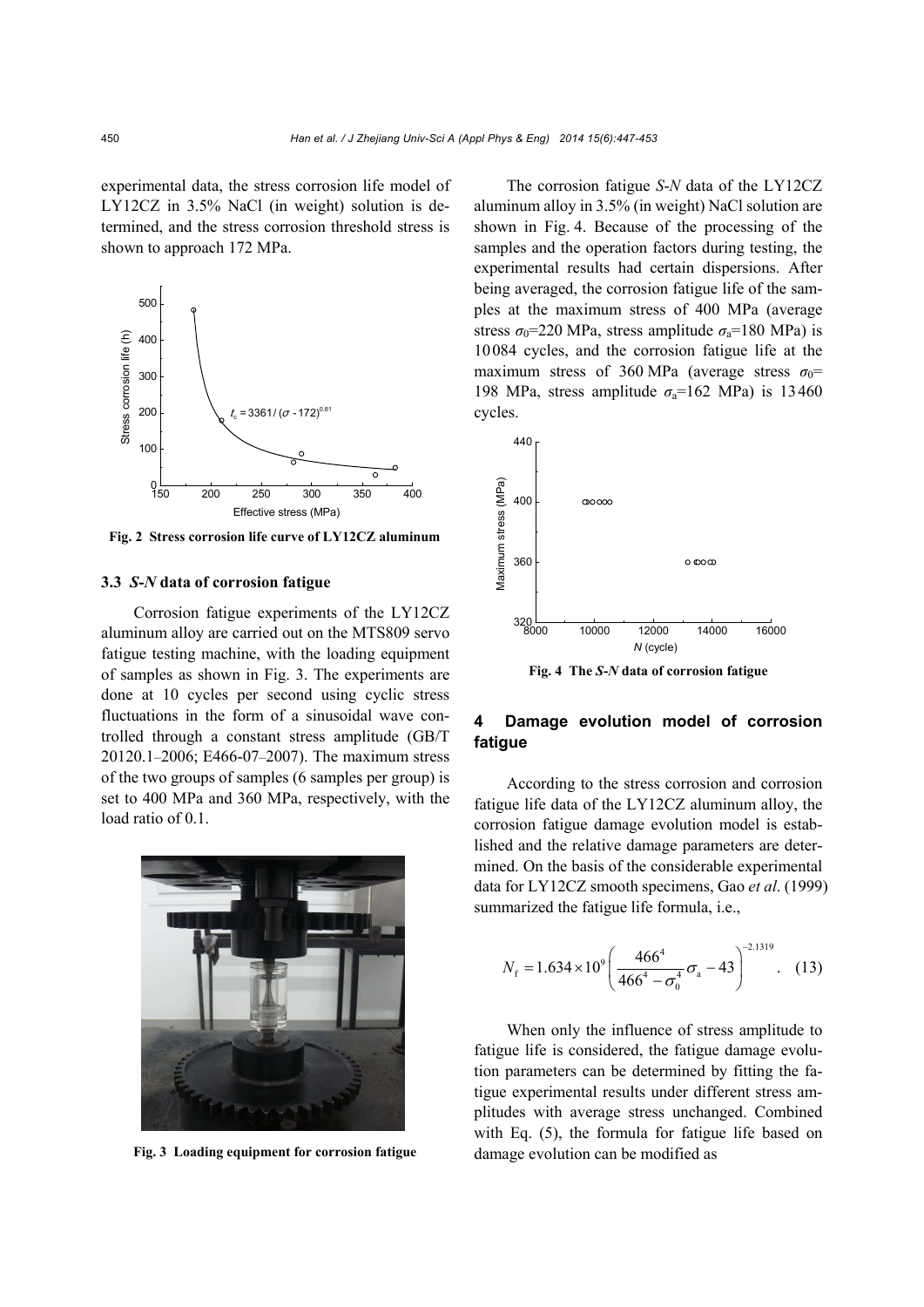$$
\lg \sigma_{\rm a} = \lg M(\sigma_0) - \frac{1}{B} \big[ \lg N_{\rm f} + \lg(\mu + 1) \big]. \tag{14}
$$

The fatigue damage parameters at  $\sigma_0$ =220 MPa are regressed as

$$
M(\sigma_0)=3762.3, B=2.969, \mu=-0.809, \qquad (15)
$$

and at  $\sigma_0$ =198 MPa,

$$
M(\sigma_0) = 3324.6, B = 2.942, \mu = -0.874. \tag{16}
$$

Consequently, the corrosion fatigue damage evolution formulas at  $\sigma_0$ =220 MPa and  $\sigma_0$ =198 MPa are rewritten as

$$
\frac{N}{N_{\rm c}} = \int_0^1 \left( \frac{(1-D)^{-\nu}}{1+\nu} + \frac{(1-D)^{0.809} N_{\rm c}}{0.191 N_{\rm f}} \right)^{-1} dD, \quad (17)
$$

and

$$
\frac{N}{N_{\rm c}} = \int_0^1 \left( \frac{(1-D)^{-\nu}}{1+\nu} + \frac{(1-D)^{0.874} N_{\rm c}}{0.126 N_{\rm f}} \right)^{-1} dD. \tag{18}
$$

Since Eqs. (17) and (18) cannot be explicity integrated, the Gaussian integration method is adopted for computing the corrosion fatigue damage evolution life (Δ*D*=0.001). Corrosion fatigue lives based on damage evolution theory vary with the corrosion fatigue damage index  $\psi$  (Figs. 5 and 6). As can be seen, the theoretical curve fits quite well with the experimental data when the damage index *ψ* valued 0.0002 at  $\sigma_0$ =220 MPa, and the theoretical one fits well with the experimental data when *ψ* valued 0.001 at  $\sigma_0$ =198 MPa. In short, all the corrosion fatigue damage parameters can be determined by fitting the experimental results of the relative materials, and thus a complete corrosion fatigue life prediction model based on damage evolution theory is formed.

#### **5 Conclusions**

Based on the theory of damage mechanics, a corrosion fatigue damage evolution model is proposed. Corrosion fatigue damage is treated as the nonlinear accumulation of stress corrosion damage and fatigue damage. Combined with the experimental



**Fig. 5 Corrosion fatigue damage life of the LY12CZ aluminum alloy at**  $\sigma_0 = 220 \text{ MPa}$ 



**Fig. 6 Corrosion fatigue damage life of the LY12CZ aluminum alloy at**  $\sigma_0$ **=198 MPa** 

results of the LY12CZ aluminum alloy, the corrosion fatigue damage parameters are determined and the theoretical corrosion fatigue life prediction model of the LY12CZ aluminum alloy is established. This model can provide a new method for the theoretical study of corrosion fatigue and its life prediction.

However, to reduce the number of damage parameters and to determine these damage evolution parameters in convenience, only the influence of alternating stress amplitude on the damage evolution is considered in this paper, recognizing the uncertainty of the physical meaning of these parameters and the poor application of the corrosion fatigue damage model. At the same time, the corrosion fatigue damage evolution parameters may have certain differences for different materials. So the determination of the relative damage parameters should rely on the experimental data of the corresponding material. Thus, the corrosion fatigue damage evolution model will be improved gradually.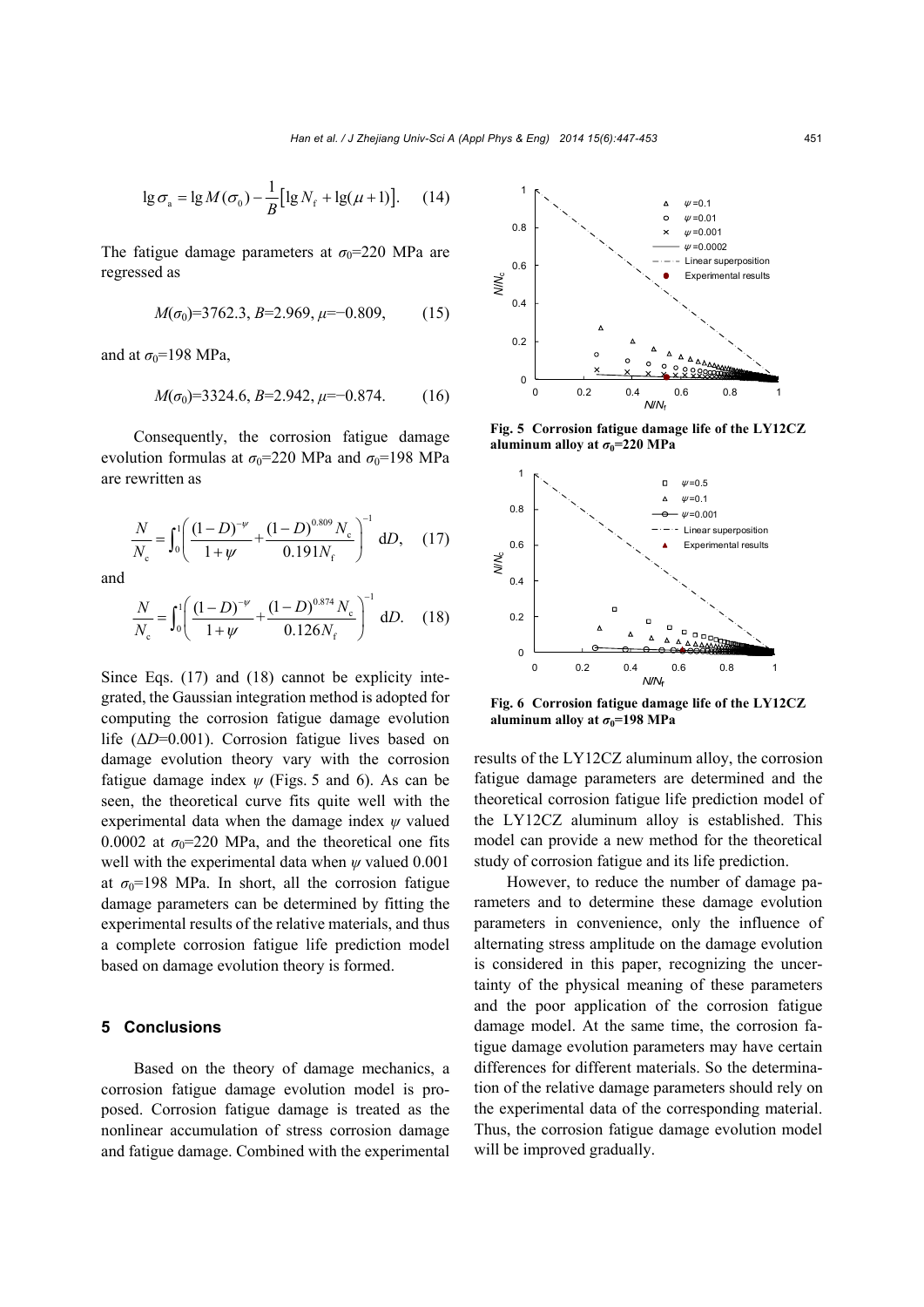#### **References**

- Alamilla, J.L., Espinosa-Medina, M.A., Sosa, E., 2009. Modelling steel corrosion damage in soil environment. *Corrosion Science*, **51**(11):2628-2638. [doi:10.1016/j. corsci.2009.06.052]
- Besson, J., 2010. Continuum models of ductile fracture: a review. *International Journal of Damage Mechanics*, **19**(1):3-52. [doi:10.1177/1056789509103482]
- Bhuiyan, M.S., Mutoh, Y., Murai, T., *et al*., 2008. Corrosion fatigue behavior of extruded magnesium alloy AZ61 under three different corrosive environments. *International Journal of Fatigue*, **30**(10-11):1756-1765. [doi:10.1016/j.ijfatigue.2008.02.012]
- Chaboche, J.L., 1981. Continuous damage mechanics—A tool to describe phenomena before crack initiation. *Nuclear Engineering and Design*, **64**(2):233-247. [doi:10. 1016/0029-5493(81)90007-8]
- Chaboche, J.L., 1988a. Continuum damage mechanics: part I —general concepts. *Journal of Applied Mechanics*, **55**(1):59-64. [doi:10.1115/1.3173661]
- Chaboche, J.L., 1988b. Continuum damage mechanics: part II —damage growth, crack initiation and crack growth. *Journal of Applied Mechanics*, **55**(1):65-72. [doi:10. 1115/1.3173662]
- E466-07–2007. Standard Practice for Conducting Force Controlled Constant Amplitude Axial Fatigue Tests of Metallic Materials. Annual Book of ASTM Standards, USA.
- Fatemi, A., Vangt, L., 1998. Cumulative fatigue damage and life prediction theories: a survey of the state of the art for homogeneous materials. *International Journal of Fatigue*, **20**(1):9-34. [doi:10.1016/S0142-1123(97)00081 -9]
- G49-85–2011. Standard Practice for Preparation and Use of Direct Tension Stress-corrosion Test Specimens. Annual Book of ASTM Standards, USA.
- Gao, Z.T., Jiang, X.T., Xiong, J.J., 1999. Fatigue Behavior Test Design and Data Treatment. Beihang University Press, Beijing, China (in Chinese).
- GB/T 15970.4–2000. Corrosion of Metals and Alloys-stress Corrosion Testing—Part 4: Preparation and Use of Uniaxially Loaded Tension Specimens. State Bureau of Quality Technical Supervision, Beijing, China (in Chinese).
- GB/T 20120.1–2006. Corrosion of Metals and Alloyscorrosion Fatigue Testing-cycles to Failure Testing. State Bureau of Quality Technical Supervision, Beijing, China (in Chinese).
- Huang, X.G., Xu, J.Q., 2013. 3D analysis for pit evolution and pit-to-crack transition during corrosion fatigue. *Journal of Zhejiang University-SCIENCE A (Applied Physics & Engineering)*, **14**(4):292-299. [doi:10.1631/jzus. A1200273]
- Ishihara, S., Nan, Z.Y., McEvily, A.J., *et al*., 2008. On the initiation and propagation behavior of corrosion pits during corrosion fatigue process of industrial pure alu-

minum. *International Journal of Fatigue*, **30**(9):1659- 1668. [doi:10.1016/j.ijfatigue.2007.11.004]

- Jain, J.R., Ghosh, S., 2008. Damage evolution in composites with a homogenization-based continuum damage mechanics model. *International Journal of Damage Mechanics*, **18**(6):533-568. [doi:10.1177/1056789508091 563]
- Kermanidis, A.T., Petroyianas, P.V., Pantelakis S.G., 2005. Fatigue and damage tolerance behavior of corroded 2024 T351 aircraft aluminum alloy. *Theoretical and Applied Fracture Mechanics*, **43**(1):121-132. [doi:10. 1016/j.tafmec.2004.12.008]
- Kim, S.J., Kim, S.K., Park, J.C., 2010. The corrosion and mechanical properties of Al alloy 5083-H116 in metal inert gas welding based on slow strain rate test. *Surface and Coatings Technology*, **205**(1S):73-78. [doi:10.1016/ j.surfcoat.2010.04.039]
- Kotsikos, G., Evans, J.T., Gibson A.G., *et al*., 1999. Use of acoustic emission to characterize corrosion fatigue damage accumulation in glass fiber reinforced polyester laminates. *Polymer Composites*, **20**(5):689-696. [doi:10. 1002/pc.10392]
- Lemaitre, J., 1985. A continuous damage mechanics model for ductile fracture. *Journal of Engineering Materials and Technology*, **107**(1):83-89. [doi:10.1115/1.3225775]
- Lemaitre, J., Chaboche, J.L., 1990. Mechanics of Solid Materials. Cambridge University Press, Cambridge, UK. [doi:10.1017/CBO9781139167970]
- Li, S.J., Zhang, Z.G., Akiyamab, E.J., *et al*., 2010. Evaluation of susceptibility of high strength steels to delayed fracture by using cyclic corrosion test and slow strain rate test. *Corrosion Science*, **52**(5):1660-1667. [doi:10. 1016/j.corsci.2010.02.005]
- Misak, H.E., Perel, V.Y., Sabelkin, V., *et al*., 2013. Corrosion fatigue crack growth behavior of 7075-T6 under biaxial tension-tension cyclic loading condition. *Engineering Fracture Mechanics*, **106**:38-48. [doi:10.1016/j. engfracmech.2013.04.004]
- Nakano, H., Oue, S., Taguchi, S., *et al*., 2012. Stress-corrosion cracking property of aluminum-magnesium alloy processed by equal-channel angular pressing. *International Journal of Corrosion*, **2012**:1-8. [doi:10.1155/2012/ 543212]
- Ohata, M., Fukahori, T., Minami, F., 2010. Damage model for predicting the effect of steel properties on ductile crack growth resistance. *International Journal of Damage Mechanics*, **19**(4):441-459. [doi:10.1177/10567895091 03704]
- Raykar, N.R., Maiti, S.K., Singh Raman, R.K., 2011. Modelling of mode-I stable crack growth under hydrogen assisted stress corrosion cracking. *Engineering Fracture Mechanics*, **78**(18):3153-3165. [doi:10.1016/j.engfrac mech.2011.07.013]
- Tang, Z.B., Li, Q., 2007. Review: Advances in research of stress-assisted corrosion fatigue problem. *Journal of*